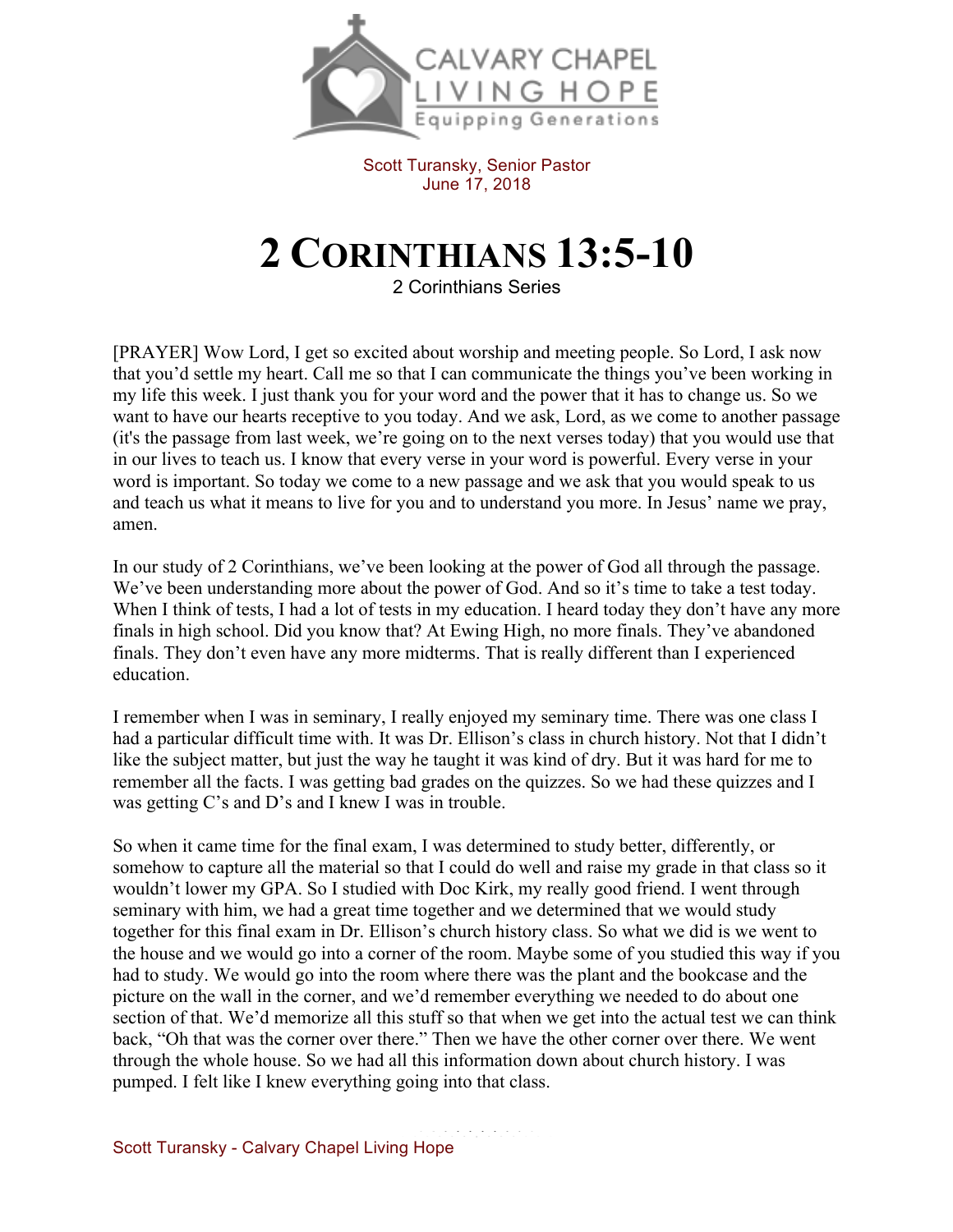Unfortunately the questions that he asked on the test were not the same ones that I studied because he wasn't looking for facts, he was looking for stuff related. So I thought I did pretty well on the test, Doc thought he did pretty well on the test. But a couple days later we went to our little cubby holes where our papers were, we pulled out our papers and I had gotten a C and he had gotten a D. Ah how disappointing. I just couldn't believe it. I was sitting there going, "We worked so hard, hours of studying for that test." And Doc took his paper out and wrote on the top of it "grace." And I said, "Cut it out. That's not grace." That's what I said to him. He said, "Look, it is grace that I'm even here. It's grace I'm able to learn in this place. It's grace that I'm able to attend this school." Grace. Actually Doc taught me a lot about God's grace in seminary, just in the experiential part in our lives because he really rested on God's grace quite a bit.

So today we're going to take a test. In order to do that, first I want to look at God's word, I want to look at the passage of scripture that we're going to look at and notice it talks about a test. So that's where I'm getting the idea as I try to each week when I teach you is to take the verses right out of the scripture and illustrate them and present them to you in a way that you might take Jesus home.

So would you stand with me in honor of God's word? You can open your own Bibles and read along in 2 Corinthians 13 starting in verse 5.

It says this: *Examine yourselves to see whether you are in the faith; test yourselves. Do you not realize that Christ Jesus is in you—unless, of course, you fail the test? And I trust that you will discover that we have not failed the test. Now we pray to God that you will not do anything wrong—not so that people will see that we have stood the test but so that you will do what is right even though we may seem to have failed. For we cannot do anything against the truth, but only for the truth. We are glad whenever we are weak but you are strong; and our prayer is that you may be fully restored. This is why I write these things when I am absent, that when I come I may not have to be harsh in my use of authority—the authority the Lord gave me for building you up, not for tearing you down.*

You may be seated.

If you recall in our study, we've seen how much the people from Corinth have attacked Paul. Some leaders had come into the church. I don't know whether they're believers or false prophets, I'm not quite sure. But they were attacking Paul and questioning his integrity as an apostle. Paul spends a good part of his time defending himself in the book, as we've seen up till now. And he's done a pretty good job. He's passed the test with flying colors really in his answers. So now he turns the tables and he says to them, "I want you guys to examine yourselves."

It's a lot easier for us to examine other people and identify the problems they have and the ways they're failing and the challenges they have. It's always easier to confess someone else's sins than it is to confess our own sins. And so Paul is turning the tables and he's saying would you take a moment and examine yourselves. So we're going to do that today. We're going to examine ourselves. So this is a self test.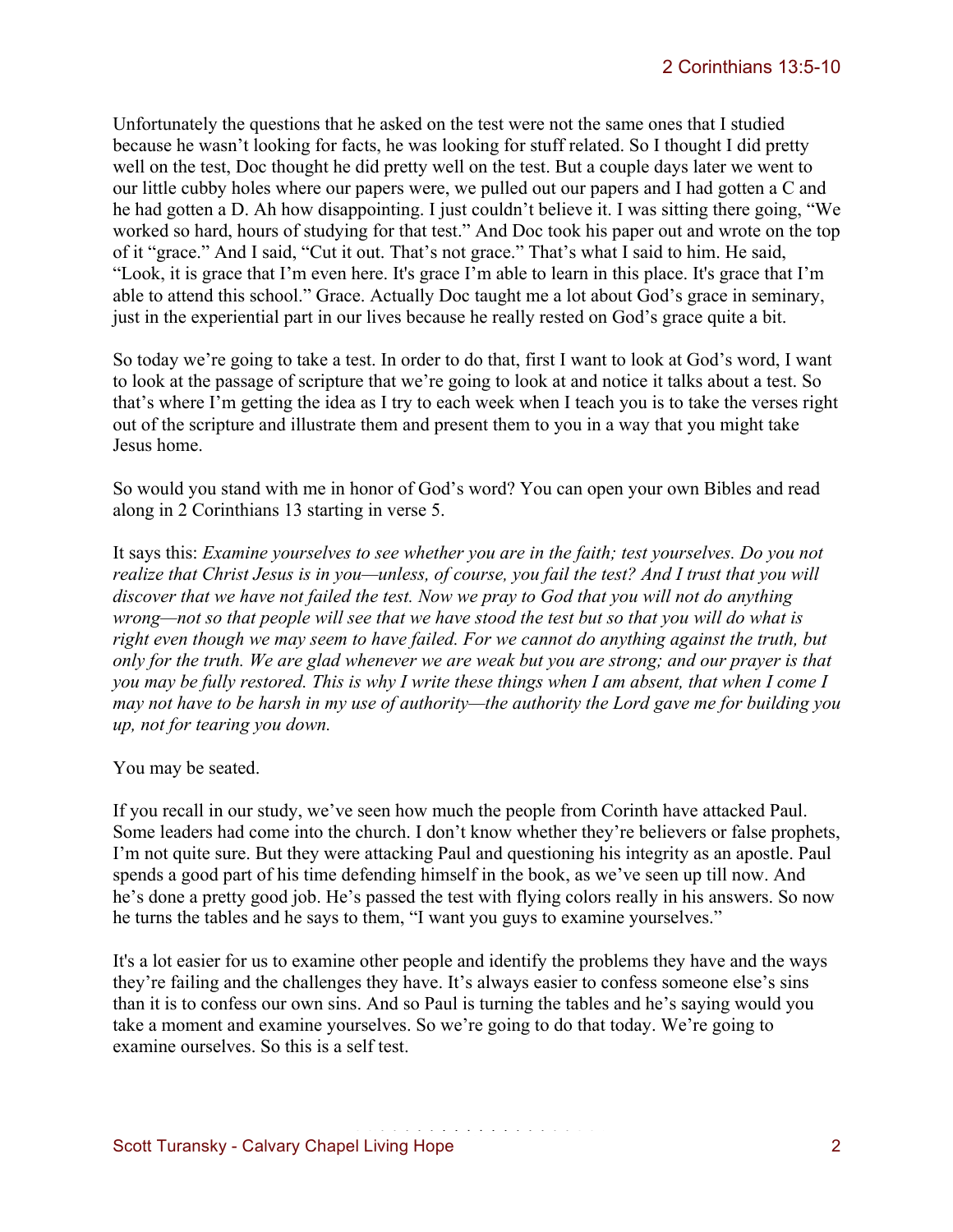In over my years of being a Christian, I've often thought it would be great to create a report card for Christians. I could create this big list of things that this is what it means to be a Christian. I could list "read your Bible" and "pray" and I keep listing things, fifty things, then I get to a hundred things. But I think if I gave that to you, I might appear legalistic. You'd go, "Whoa. His idea of spirituality is different than what God is doing in my life." And I don't want to appear legalistic. I'm not sure a report card like that is to our advantage because then what does it do? It robs the Holy Spirit of the opportunity to work in our hearts to grow us to be the people God wants us to be.

So today we're looking at a self test. This self test, I thought about calling it an open book test. That would be cool because you're talking about the Bible, you can open the Bible and kind of read along. But then I'm thinking as I went through this passage, really this isn't an open book test, this is an open heart test. If we have open hearts as we ask these four questions of ourselves today, then God can do something very special inside of our lives and our hearts. So this is the open heart self test from 2 Corinthians 13.

Let's go back into the passage to find out what the questions are we're going to ask. If we look at the first verse, remember I said examine yourselves. Remember this is a self test. I just want you to see it's a self test. You're going to evaluate yourself. No one else is looking. It's you looking at yourself. Don't be nudging your husband or wife here. This is about yourself. Look at yourself to see.

The first question is *whether you're in the faith; test yourselves. Do you not realize that* (and here is the definition of what it means to be in the faith) *that Christ Jesus is in you.* I'm going to call this first question on our self-test the assurance question. Do I have the assurance that I'm truly saved? If we go back to the verse, notice it says *the faith*. *See whether you are in the faith.*  It doesn't say to see whether you have faith. That's a different passage of scripture. We all need faith. This isn't talking about faith, it's talking about the faith. And what that means is, are you a Christian? Do you know what that means?

Every creed or every religion has their own faith. You can know whether you are in the faith of Buddhism if you believe the things that Buddhism describes or humanism or atheism. They're all forms of religion and there are beliefs that underline them. But this isn't a belief system; this is a decision to be in the faith.

So he's saying are you in the faith? What does that mean? What that means is that Christ Jesus is in you. That's what the text says. *Christ Jesus is in you.* So that's a pretty powerful statement. And this is what makes our understanding of God and the salvation process different. See, every form of religion, whether it's Christianity or Judaism or Hinduism or Buddhism or atheism or humanism, has built within it some form of enlightenment. That if you become a part of that religion you become enlightened. If you're talking about humanism then the enlightenment is self-actualization. If you in school studied psychology then you probably studied about Maslow and all the different hierarchies of needs. And the last one is self-actualization. That's a humanistic view of this thing that we're talking about.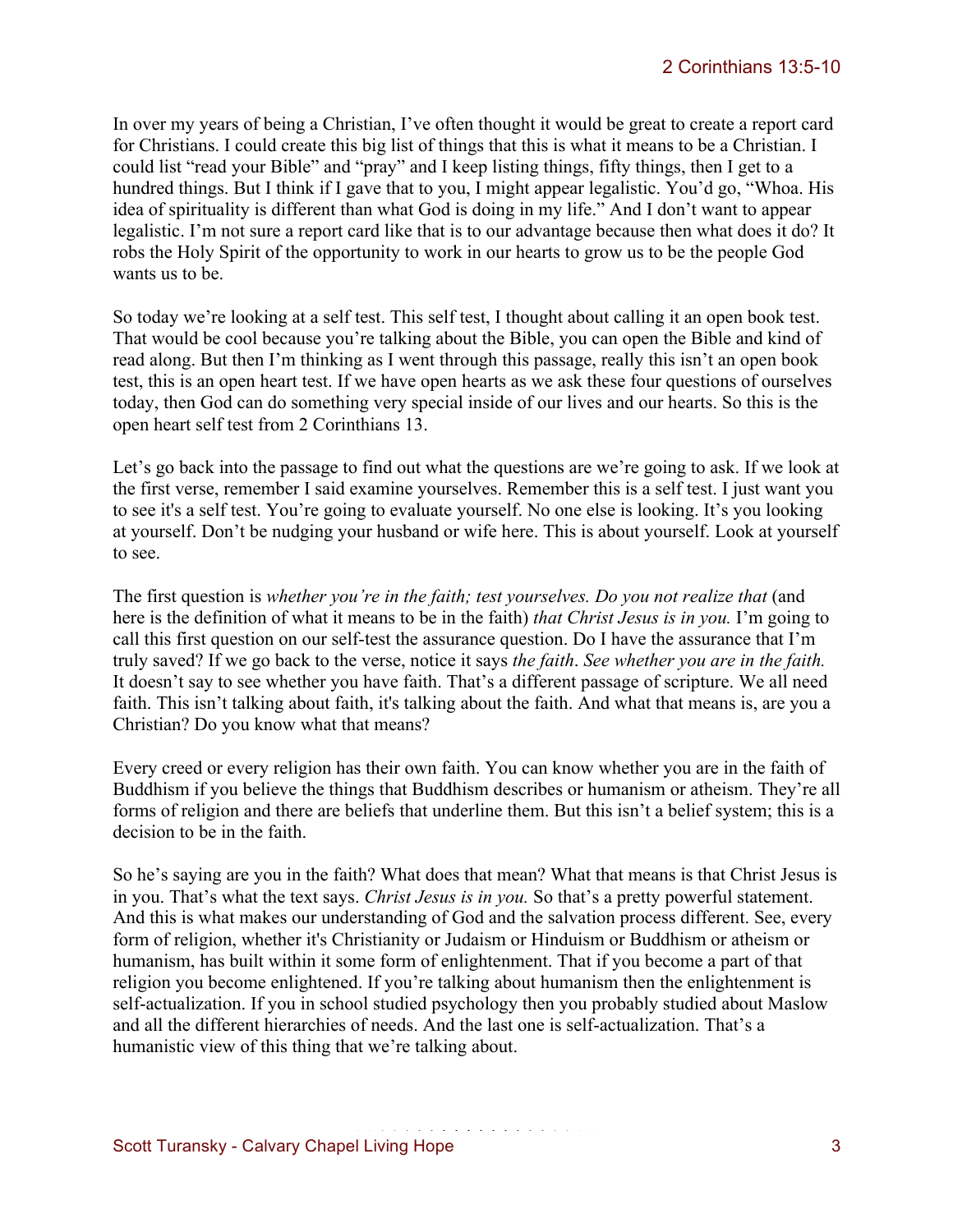But we have to understand that Christianity is different than any other religion. It's not the same as any other religion. It is different. It is unique. It's unique in this sense that God lives in us. That Christ died on a cross, rose from the dead. That's unique in itself. But then there's this sense of He's in us and He's present in us so when we become part of the faith then that's what happens.

If you're here today and you don't know whether you're in the faith or not, I just want you to understand what it looks like and what it means. Because in order to get saved… We sang the first song about being saved, *I am Saved,* a great song, beautiful song. But in order to get saved, you first have to get lost. So if you're not lost today, I'm going to show you how you are lost. Because the Bible talks about sin in our lives.

Now when you think about sin, maybe you think about the wrong things you did this week as sin. Yes, that is a problem. But we have a bigger problem than just the sins that we did this week is that there's something inside of our hearts called a sin nature that we all have. And that sin nature is a magnetic pull towards selfishness and towards sin. And that sin nature just robs us freedom. It robs us of peace. We become enslaved by it. It's a difficult challenge. And God wants us to be free.

So in John 8, Jesus is trying to win people to the Lord. That's what He's trying to do. He's witnessing to them. First He talks to the Pharisees, then the Bible says that He talks to the Jews who believed in Him. Now He's talking to the Jews who are really interested in Him and He says to them *the truth will set you free.* And they say to Him, "Look we are Jews. We've never been under anybody's captivity. We are free people. Why are you saying we need to be free? We're already free."

Now I would suggest that there are a lot of people in our world today who think they are already free. They're free because they might have a nice job or they're free because they've got a family or they're free because they can do whatever they want. And so Jesus has to enlighten them a little bit more. So He says to them this: *You are slaves to sin.* That's what He says to them. That's the first step to getting saved is that you've got to know that you're lost. You're a slave. He says *you are a slave to sin* and then He says *whoever believes in me will be free indeed*. That's the other song we sang, *You Will be Free Indeed.* So there's something that takes place in us when we understand this faith that we make a decision to be in the faith.

So it's not good enough to believe things about Jesus. It's not good enough to just come to church or just hang around Christians. It's not good enough to live in a Christian family. You must make a decision and that decision is to be in the faith. You make a decision. Every one of us makes a decision on their own in person.

Now you might say, "Well Pastor, you can't really know whether you're saved or not. Can you?" And I would say yes, you can. In fact the Bible says yes, you can. If we look at 1 John 5:13, it says these words: *I write these things to you who believe in the name of the Son of God so that you may know that you have eternal life.* I want you to know that you can be assured of your salvation today. It happens because you put your faith in Jesus Christ. You invite Him to come inside of you. Christ Jesus is in you. He's only in you if you invite Him to come in. Otherwise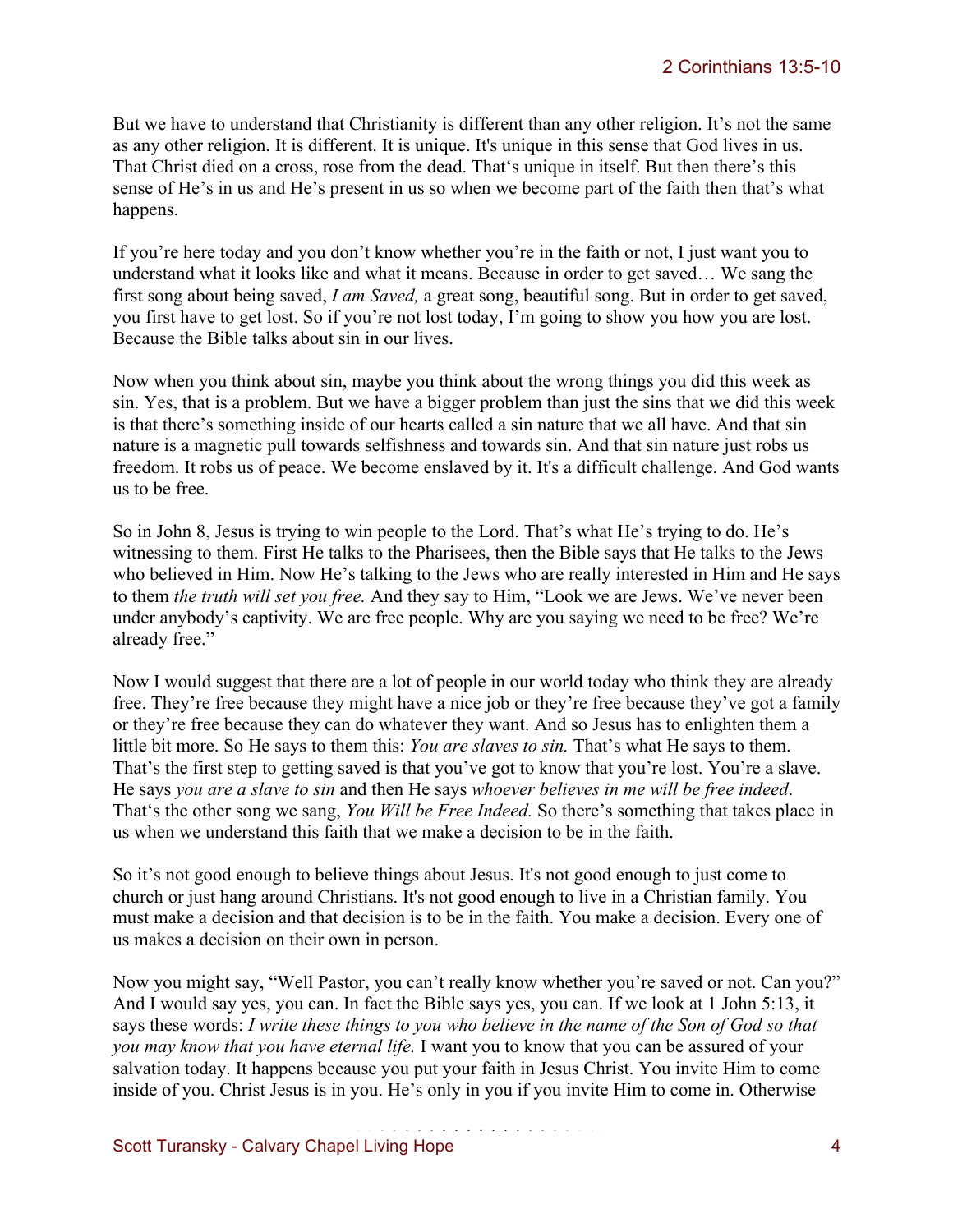you fail the test. That's what He's saying here. So if you haven't accepted Jesus Christ into your life, then you've got a challenge and you want to resolve that challenge. I would suggest you do it right away.

That's the first question, the assurance question. If you're looking at kinds of questions on the test, this is a true or false question. There is only a yes or a no to this one. You're either in or you're not. And you're in because you make a decision to say, "I want to serve Jesus Christ in my life. I know I have problem with sin." That should be scary. When I think about the sin nature and that magnetic pull towards sin and then you start looking at your life and going, "Yeah man, that's where I need help," that's why you need a Savior. And the Savior comes in to you and He empowers you then to live the free life that He wants you to have. So no longer are you weighed down by the gravity of sin because now you have another law, this law of spiritual freedom that allows you to fly and enjoy the Christian life. So that's question number one, the assurance question.

Let's continue on in our passage to find the second question. He says as he continues in the next verse – *Now we pray to God that you will not do anything wrong and that you will do what is right.* In other words it's what does your behavior look like? What's going on outside? This does not get you into heaven, how you act. What gets you into heaven is are you in Christ. But if you want to do a self-test about your own spirituality, you want your heart to be open, then you want to ask the question, am I doing the right thing?

So I call this the fruit test. Do I demonstrate evidence that Jesus Christ is in me? I use the word 'fruit' because there's a verse in the Bible talks about fruit where it says that the fruit of the Spirit is love, joy, peace. I'll show you the verse in just a minute, but the idea here is that if you look at those, they are not behaviors. They are heart qualities that a person has. I want to explain the difference between those. Would you pass the fruit test? There's the nine different words in Galatians 5:22-23 so you look at them.

Now this is not a true or false question. This is a scale. If you have a scale of one to ten, where are you on the joy scale? Where are you on the peace scale? Or the patience scale? Where are you? So you might be at a six on the joy scale and you might find yourself at a two, so there's room to maneuver and you're into working and God wants you moving more in your life. But this is a progress. So as you're doing a self-test, this is not a yes or no. You're evaluating where you are in your heart.

But notice that they're all heart qualities. That means that they're characteristics of things in your heart. We can define a heart quality this way: A pattern of thinking and acting in response to a challenge. A pattern of thinking and acting in response to a challenge. Two parts, thinking and acting.

Let me show you where I get that idea. If we go back to this verse in Psalm 19:14 it says – *Let the words of my mouth* (that's the acting, that's what's coming out of me -- and what else?) *the meditations of my heart* (that's the thinking inside). Those are the two things, the thinking and the acting, that he's talking about in the passage. *Let the words of my mouth and the meditations of my heart be pleasing* or acceptable *in thy sight, O Lord, my strength and my Redeemer.* Two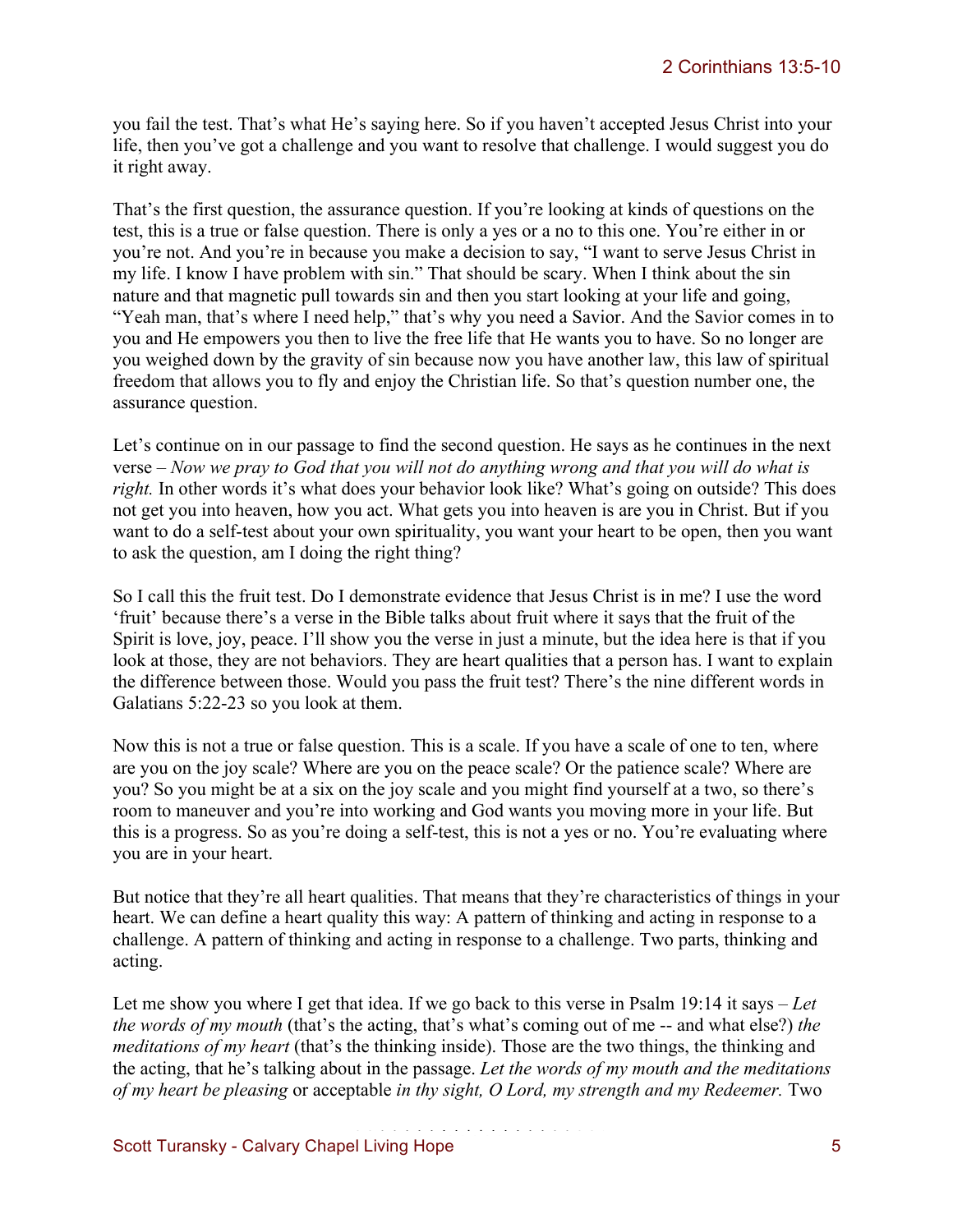things are going to be patterns inside of my heart. So when you experience a trial in your life then do you have a way of thinking and acting or is the pattern of thinking and acting taking you down a different course?

The question is what are we looking at when we're looking at this list of things and this fruit question. Do I demonstrate this? That I'm moving in this direction in my particular life. So take a moment and look at the list. Okay, if you're going to take a test, self test, a heart test, you don't have to write down a sliding scale for all of these. Just look at the words.

And here's what the Holy Spirit will do with you because you're working on this with God. He's going to say, "Oh there's one. Why don't you work on that a little bit," and He's going to identify for you something you want to work on because a gentle person thinks and acts differently than a person who's not gentle. The disciplined person thinks and acts differently than the person who's not disciplined. Which means we need to start thinking differently about life's challenges and we need to be acting differently, which means allowing God to work that salvation out into various aspects of our life. That's the fruit test, another very important one we need to consider in our own lives.

Let's go to the third question, which is in verse 8. Notice the word *truth* is emphasized here. *We cannot do anything against the truth, but only for the truth.* The Bible gives us truth that is not just information, but it's hearts transformation. The third question that I think should be on the test, or that I don't think that God is saying here is the truth question. Do I have a good plan for integrating biblical truth into my life? If we know that God's word is important, how are we getting it into our hearts? I'm not just trying to be able to identify all of the names of the gospel writers.

George Barna did a study recently and 34% of Christians were not able to identify or name the names of the four gospel writers. And 64% of them think "God helps them who helps themselves" is in the Bible. It's not. I do have to say a lot of us as Christians are biblically illiterate. Not you guys, of course, because we're all growing in our understanding of God's word. But I would suggest we need a plan for integrating the Bible, but not just Bible facts.

Let me ask you a question. Does God's word change behavior? Yes. Oh that's because you're in church that you answer that question yes. Alright. The answer is yes. The answer is also no. Okay? The answer is maybe. It only changes our behavior if it goes through our hearts. That's what Psalm 119:11 says – *I have hidden your word in my heart* so that it will change my behavior. If you want to start growing in your character, you want to start changing your behavior, you want to live life differently, it's going to start with God's word and God's word is going to empower you and make that change. So that's why God's word is so important in our lives.

God's word is not just this book that's full of wisdom that we can learn how to live life. That's not all that the Bible is. It's certainly is that, but that's not all that it is. It gives us an understanding of God. Its primary purpose is to give us an understanding of God, to give us an understanding of ourselves and give us an understanding of the plan that God has to bring us together and to empower us forward. That is the purpose of God's word. It's not just little bits of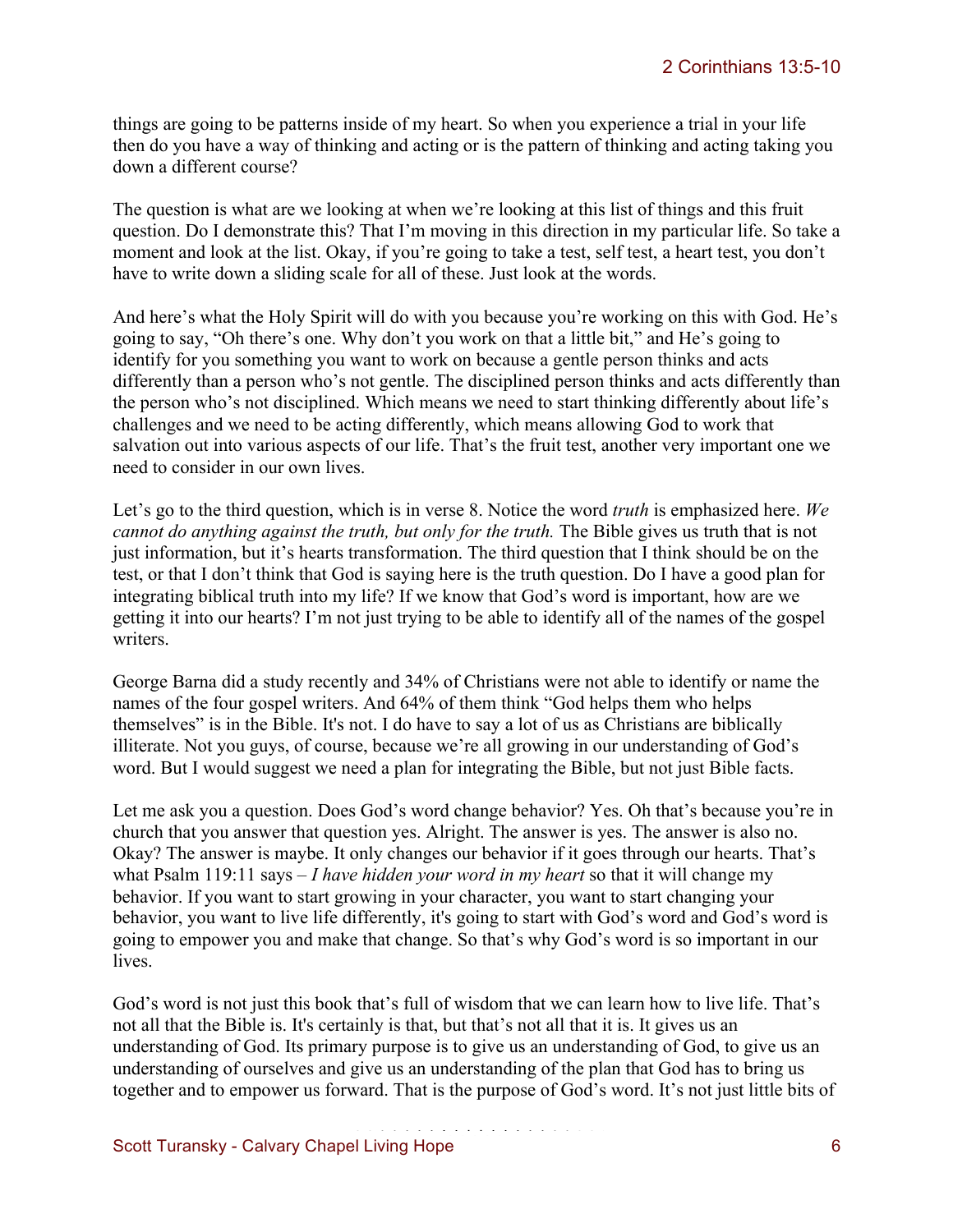wisdom here and there. You can find those in all kinds of books today. We're looking at a book that is the word of God that communicates who He is, who we are, and how we can live for Him and what that looks like, the mission that He's given to us. We want to have that inside of our hearts.

So this third question that we're looking at is the truth question: Do I have a good plan for integrating biblical truth in my life? I would suggest this is also one of those sliding scale questions. Because I would suggest that just being here this morning you're getting God's word into your heart. But there's other ways you can do that. You may choose to add different things so that you're maximizing the power of God's word in your life.

Let's go to this last part of the passage. The fourth question we're going to look at in a minute, but it comes from this last part of the verses, which I find to be just… I just enjoyed this part as I was meditating this week. He says: *We are glad whenever we are weak but you are strong; and our prayer is that you may be fully restored. This is why I write these things when I am absent, that when I come I may not have to be harsh in my use of authority—the authority the Lord gave me for building you up, not for tearing you down.*

So let's talk about the authority. That's the word *exousia* in the passage. The word *authority* here or power. Because all of us have authority or *exousia* or power. You have power over your Snapchat account. You have power over your Facebook account, your Twitter account. You have power over your mouth. You have power over your choices that you make. That gives you authority in those areas.

Now some people also have authority in position and there are people under them as well, under them in the sense that they are being empowered by that authority. And so there's a statement being made here about the use of authority in our lives. So if you're in a position of authority, this is the best leadership development course you'll experience right here. The leadership that you have or the authority that you have is given to you.

First of all, where does it come from? Do you see that? Where does it come from? Yeah. It says *by use of authority* and he pauses to say *the authority the Lord gave me.* So you have to recognize if you're a boss over some other people, the Lord has put you there. If you're a father or a mother in a home, the Lord has put you there. You're in a position of authority. God is the one who gives authority to us and we need to recognize that and we then need to use that authority according to His guidelines.

Notice what it says there. *The authority the Lord gave me for* doing what? *For building you up, not for tearing you down.* The purpose for this authority is to build up, not to tear down. Wow. That adds a whole dimension to leadership, I think, that we need to understand.

Jesus wanted to teach His disciples this very same thing. He wanted to know that this whole idea of building others up and not tearing them down is the goal. So He shares this verse with them in Mark 9:35. *And he sat down and called the twelve. And he said to them, "If anyone would be first, he must be last of all and servant of all."* That's Jesus' words. He's trying to teach us about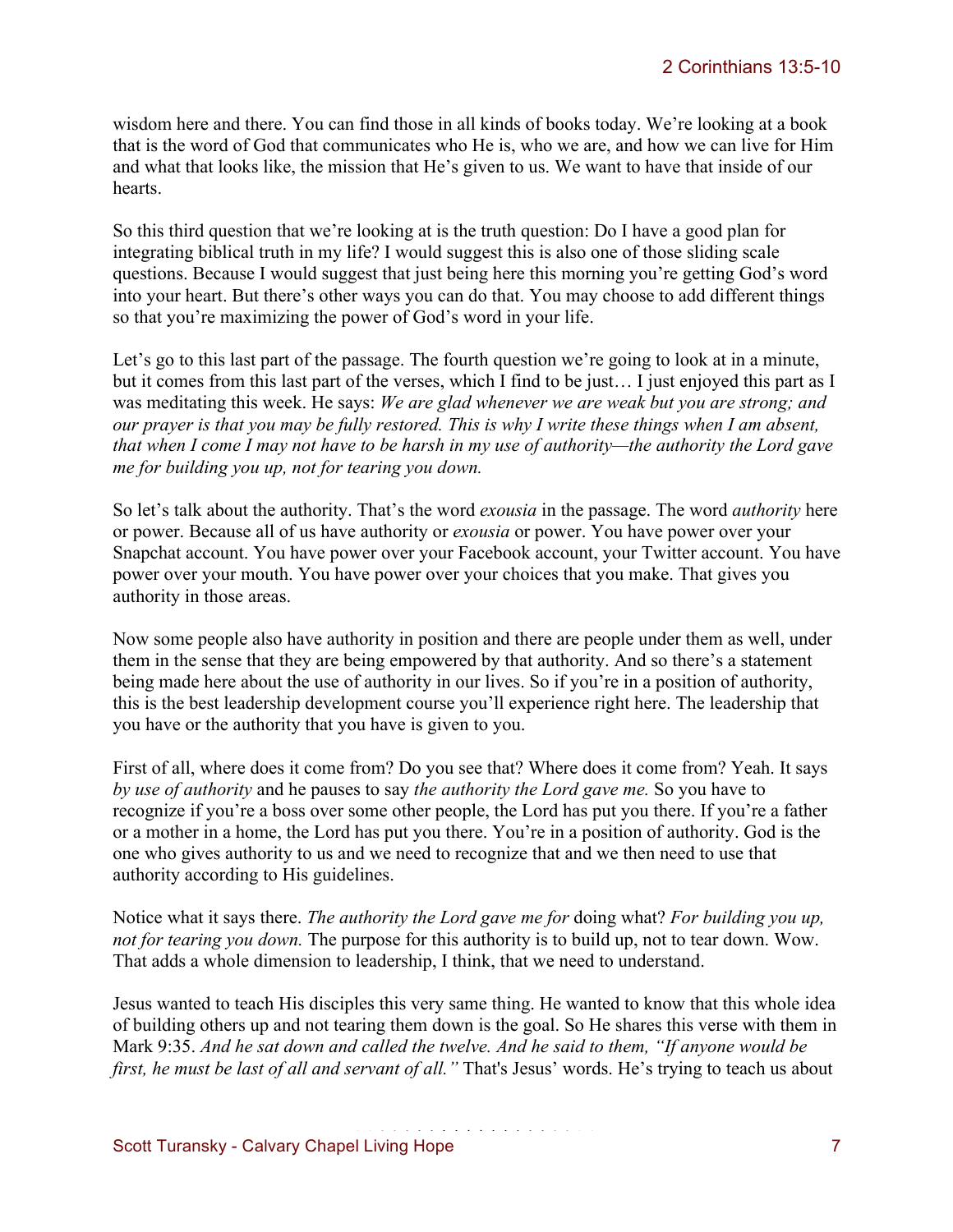this authority. He's doing the same thing Paul is doing when Paul is explaining it to us so that we can understand the purpose of authority.

I had a fun time talking to my son, Ben, this week. He's in the Marines. He knows I'm going to share this story because I called him back the next day – "Hey, I've got to get that story straight because I'm going to share it on Sunday." So he's given me permission to share this story. Ben has moved into a new position in his Marine career. He's been a Marine for twelve years, so now he's moved into a new position. He moves into this new position and he just takes on leadership, he just loves what he does. They saw that, so when he moved into this new place they say, "Hey, we're going to give you this shop over here. These people over here are failing." So he has thirty-seven Marines under him and they're not coming to work on time, not cutting their hair, not doing the work they're supposed to be doing, not reporting in, and he's supposed to organize that shop.

Now here's the interesting thing about Marines (and I know some of you are Marines, so you understand this) that many Marines lead by yelling. That's their goal. They come in and they are yellers. And so they're yelling, yelling, yelling in order to get the job done. That's what a lot of Marines do.

But my son, Ben, says, "I pulled one of the Marines into the office. She's failing. She's not getting the work done. I start explaining to her the value of her job. At twenty-one years old she's got a job that pays her medical, that gives her full-time benefits. She's got all kinds of things and she's not doing her job? She's going to get kicked out of the Marines? Come on, you need to get up to speed." What he's doing is he's not yelling at her, he's trying to build her up. I'm saying, "Ben, you're applying this Bible verse." He doesn't even know that. But I said, "Ben, you're applying this Bible verse in work in what you're doing."

Some Marine sergeants are going to go in and they're going to pound people. They think that's the way to change people is you keep yelling at them. Not Ben. Ben comes in there with this sense of restoring them. He wants those Marines to be successful. He tells me, "These Marines have the ability to do excellent work. They're just failing in a lot of their character," so he's trying to help them strengthen that and build that. I like that. That's godliness happening in the Marines (if I can even say that). I think that godliness happens in our own lives. When we look at that passage and we say wow, that authority is given for us. Not to tear people down, but to build people up. Which means the way that we use our Facebook account or our Snapchat account or whatever it is is going to reflect that godliness.

So you ask the question… I think this question on the self test is a question that's an essay question, in my opinion, as I looked at it. If you're going to look at it, this would be the essay question where you're going to say, "Am I using my influence to encourage others? There's two kinds of power. One is the power of position and the other is the power of influence. Some people want the title. "Give me the title! I want the title!" And so they think that the title is what gives them the power. It's not the title that gives you the power; it's the influence that gives you the power. There are some people who don't have the title, but their influence is so pervasive in the shop or in the group or on the team that they're doing a lot of controlling, really. They're using their power in a way that builds the team. The open heart self test.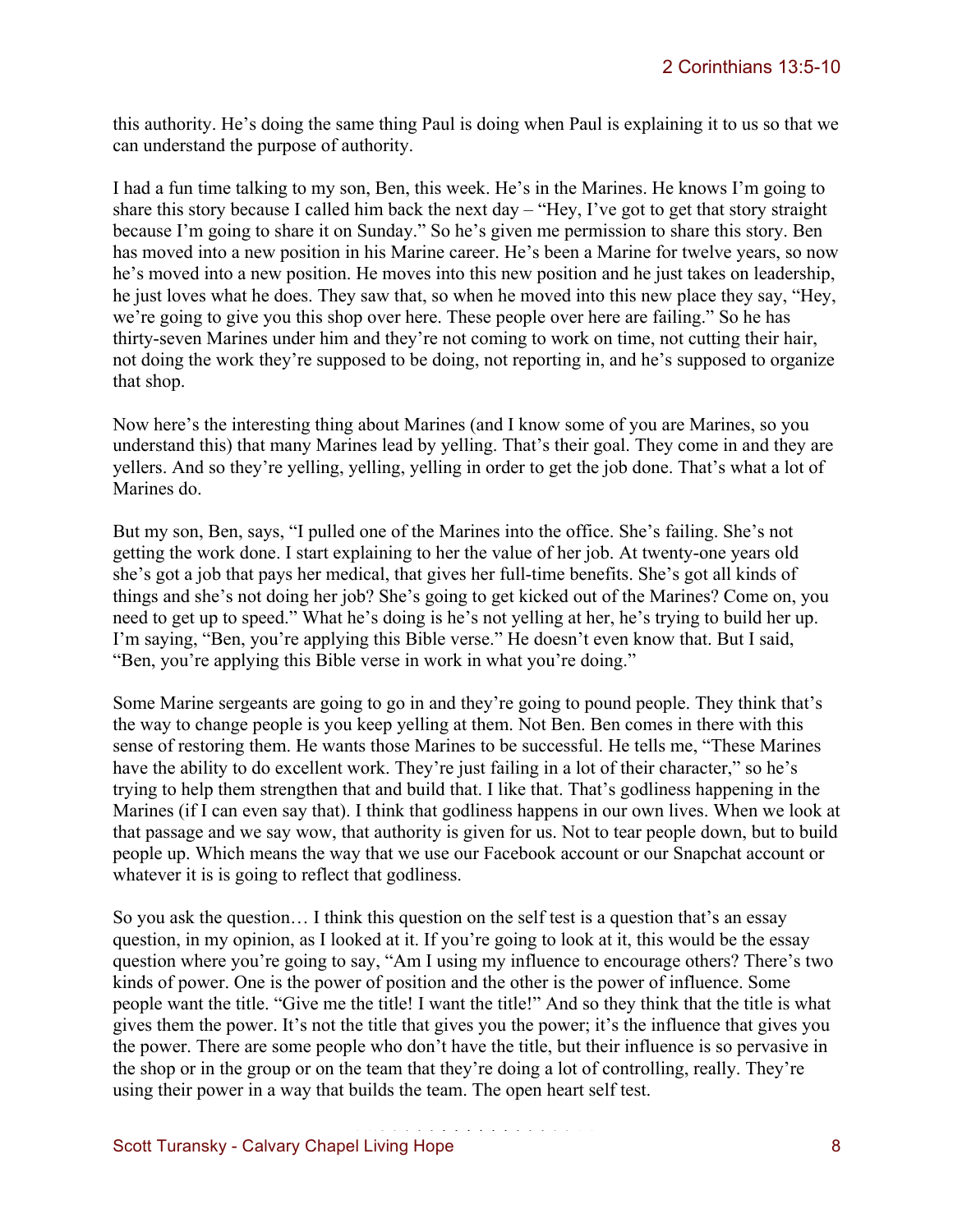Maybe when you look at that, you come up to some things and you say, "Wow, I just feel like I'm inadequate. I fail. I just feel like you in Dr. Ellison's class that I'm going to get the F or I'm going to get the C. I'm not going to get the grade that I want." So we got to go back and I just want to show you this one slide. You just got to understand this one concept: Christ passed the test for us. When we get to the final exam, you don't have to go to the final exam because Christ goes in your place! And He passes the test. There is no reason for you to feel inadequate. There's no reason for you to feel hopeless or despairing. There's no reason for you to be discouraged. Yes, circumstances change, but we are in Christ and God uses all of those things to strengthen us, to build us up, to be the kind of person that He wants us to be. This is what makes Christianity what it is.

There are some people who say, "Well you know, I think there are a lot of different religions." I got to tell you, there are a lot of different religions, but there is only one way to have this salvation, self-actualization, this peace, this nirvana, this enlightenment. There's only one way to get that, and that one way is through Jesus Christ. That's what Jesus said about it. Jesus didn't say, "Well, there's a lot of different things out there, but I think mine might be the best." No. He's saying, *"I am the way, the truth, and the life. No one comes to the Father except through me."* There's only way to heaven and that's through Jesus Christ, and then there's this life that He produces in us that is the life that we just enjoy because we're Christians.

I've made a commitment in my life to Jesus Christ as my Lord and Savior. And that fuels everything about my life and what I'm doing, and I hope that does for you too. That as you take this test, if you've never accepted Jesus Christ as your Lord and Savior, you say, "I want that. That's what I need. I want that in my life."

But I want to suggest something else. Because you know in humanism, let's just compare Christianity to humanism for a moment. In humanism, you want to be self-actualized so that what? So that you can be built up, so that you can be strong. The goal is all about me. So that I can be better and I can be great and I can tell people how great I am and I can communicate that. It's all about that. That's what humanism is. If you go to the leadership classes, you'll get pumped up about how great you are and then you want to know how to communicate your greatness to other people. That's the whole purpose of humanism is to do that. But in Christianity, I want you to understand that as we become Christian it doesn't stop with us experiencing salvation or self-actualization or whatever you want to call it. It doesn't stop there. It starts there. So once you become a Christian, you're starting this missional view of life. That now everything you do is about Jesus and you're carrying it forward.

So in my life I've accepted Jesus Christ as my Lord and Savior, but I'm also on a mission. The reason I come to Calvary Chapel Living Hope is not just because I'm the pastor here, but because I want to wed myself with a body of believers that share the same vision, the same passion to reach people for Jesus Christ and we do it together. We come to encourage each other. We talk about our lives and learn cool things that are going on. But we are all in this together. We're moving forward.